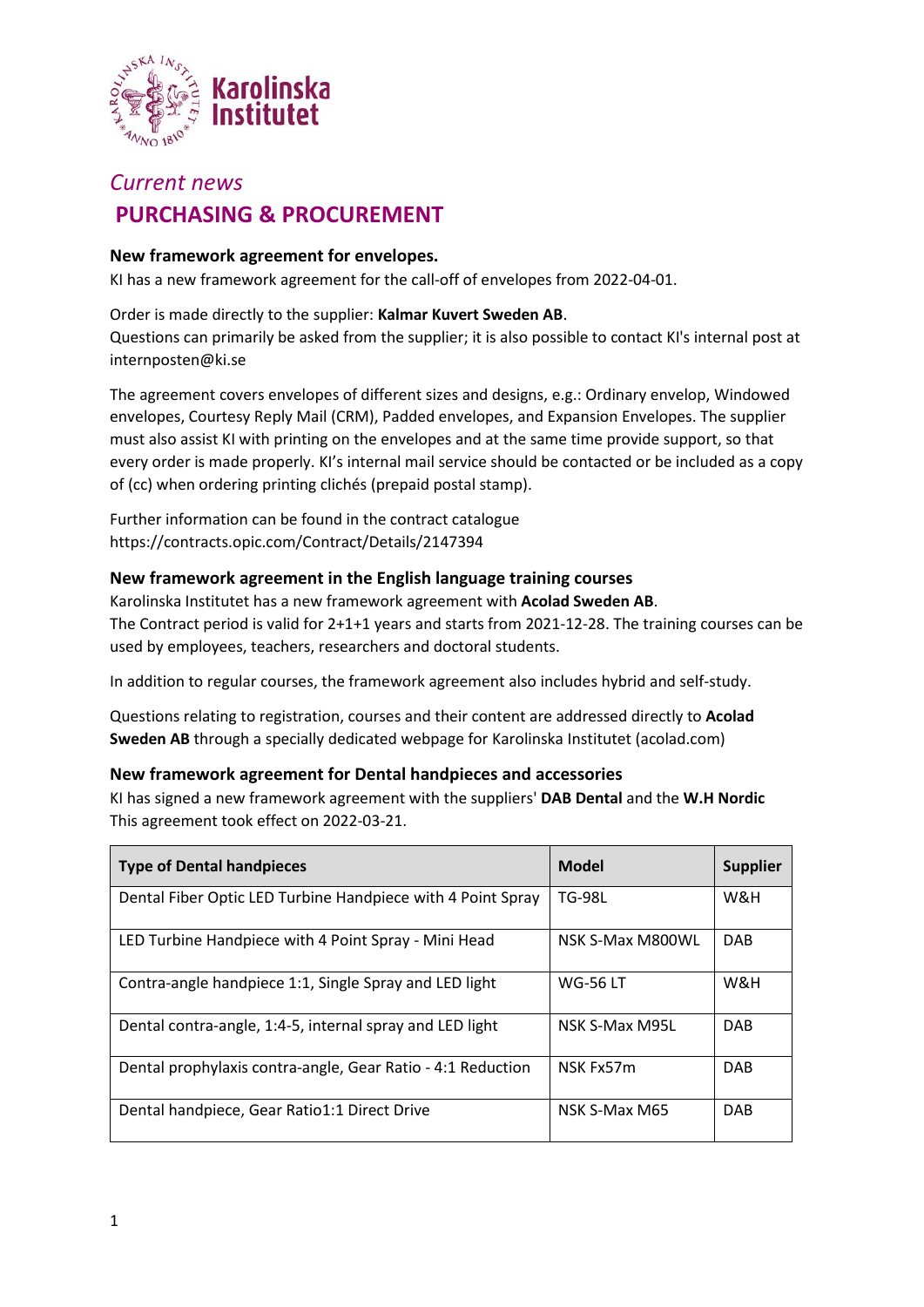

## **Information about new upcoming supplier**

A new supplier Monica Askebäcks Frukt AB. Delivery of fruit baskets is procured.

The start date of the agreement is 2022-09-02.

In our contract catalougue are the agreement available from 2022-08-01.

And you should be able to place your orders already in August with start date for delivery from September.

## **Contract information fruit baskets**

From 1 th May 2022 a price adjustment of 6.8% will take place for the framework agreement: 2- 3195/2018 Fruit baskets – Företagsväxter I Knivsta AB.

## **Contract information "Staffing" and "Recruitment services"**

The purchase and public procurement unit have made a quick guide and a simplified procedure for call-off from Kammarkollegiet's framework agreement regarding "Staffing" and "Recruitment Services". The purpose is to provide an overview of what the framework agreement covers and its content, as well as to facilitate the call-off process.

The agreements can be found in the contract catalogue under Agreement area / Administrative services / Staffing and recruitment services.

If you plan to use the Kammarkollegiet's framework agreement for Staffing and Recruitment Services, please do as follows:

- 1. Read through the summary (see under "Additional information")
- 2. Fill in the checklist (see under "attachments")

3. Send the completed checklist to the purchase and public procurement unit with a request for support for call-off.

#### **Important information about Flow Cytometry Agreement**

Regarding our ongoing framework agreement Flowcytometry instruments with platforms specific products that we have procured, and the contract begin on December 1 th 2021, we have also informed about this in previous purchasing news.

A total of 8 suppliers are included in the framework agreement and we must point out that the framework agreement must be followed and that you shall buy these products from the procured suppliers:

- AH diagnostics
- Beckman Coulter AB
- Becton Dickinson
- Bio-rad
- Life Technologies
- Luminex Corporation
- Miltenyi Biotec Norden
- Sony Europe

Call-off takes place with renewed competition for purchases over 200 000 SEK. Contact our central purchasing coordinator Cis for help with the call-off. For further information see the contract catalogue.